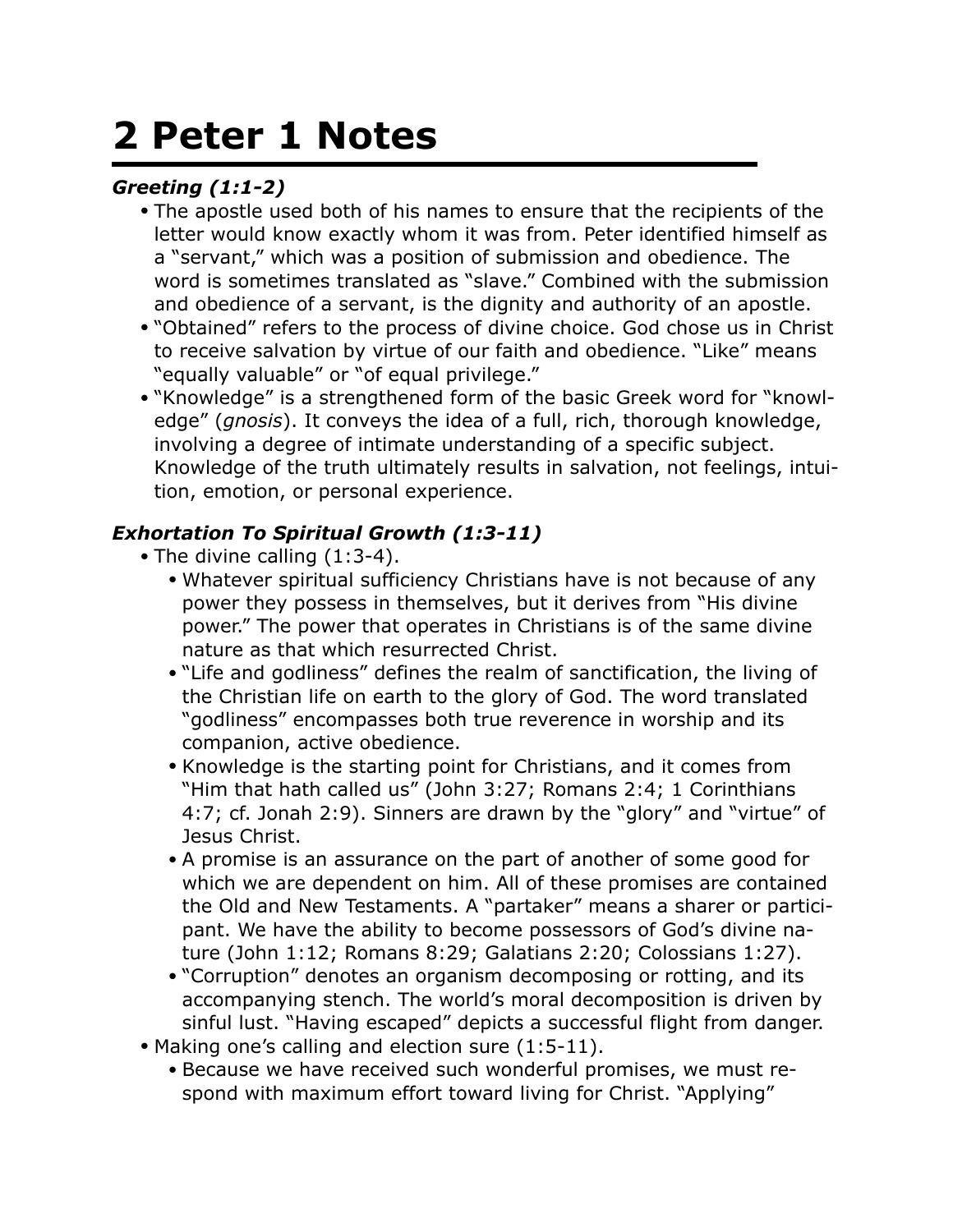means "to bring in," or "to supply besides" and implies making a strong effort to provide something necessary. Diligence is zeal and eagerness, accompanied by a sense of urgency.

- Christians need to "add" these virtues. In New Testament times the word "add" was used of making a rich or lavish provision. "Virtue," also translated as "moral excellence," means a "virtuous course of thought, feeling and action." "Temperance," or self-control, is selfdiscipline. We need to be constantly in control of our thoughts, tongue, temper, and actions. "Patience," or perseverance, is a "bearing up under trials." Patience involves more than just temper. It involves endurance and perseverance (Hebrews 10:35-39). "Godliness" is piety, respect, and reverence for God. It is a disposition that does what is pleasing toward God.
- Failure to grow in this knowledge results in spiritual "myopia" and "amnesia." A defect of vision leads one to forget the obligation which grows out of the fact that a system has been devised to purify the heart. Failure to grow is an indication that we forgot why we were redeemed by the blood of Christ in the first place (1 Peter 1:18-19). "Ye shall never fall" does not mean we will never sin (1 John 1:8-10). "Fall" means "to fall into misery, become wretched; cf. the loss of salvation." We will not fall short of salvation. Said another way, we will certainly be saved. This is not an absolute statement. It is only true if we are "giving all diligence" to grow in Christ and thereby "making our calling and election sure." By possessing these eight virtues, we will be able to live victoriously in this life and joyously anticipate what lies ahead.

## *Reminder Of The Truth Of The Gospel (1:12-21)*

- Peter's concern that his readers know the truth (1:12-15).
	- There is no such thing as brand new spiritual truth, only a clearer understanding of the timeless truths in God's word (Isaiah 40:8; 1 Peter 1:23-25; cf. Matthew 5:18). Jesus repeated His message in sermons, parables, and object lessons everywhere He went, exposing His followers to the truth again and again.
	- "Established" indicates a settled condition (cf. Ephesians 4:14). Peter's readers really needed this reminder because they faced a serious threat from the powerful infiltration of false teachers. Peter knew firsthand that even though Christians are grounded in the truth, they need constant shepherding to protect them from wandering into sin (cf. Luke 22:31-34, 54-62).
	- "Earthly dwelling" is the word for "tent," drawing from the familiar image of Middle Eastern nomads. "Stir" means "to arouse completely" or "to thoroughly awaken" from lethargy, drowsiness, or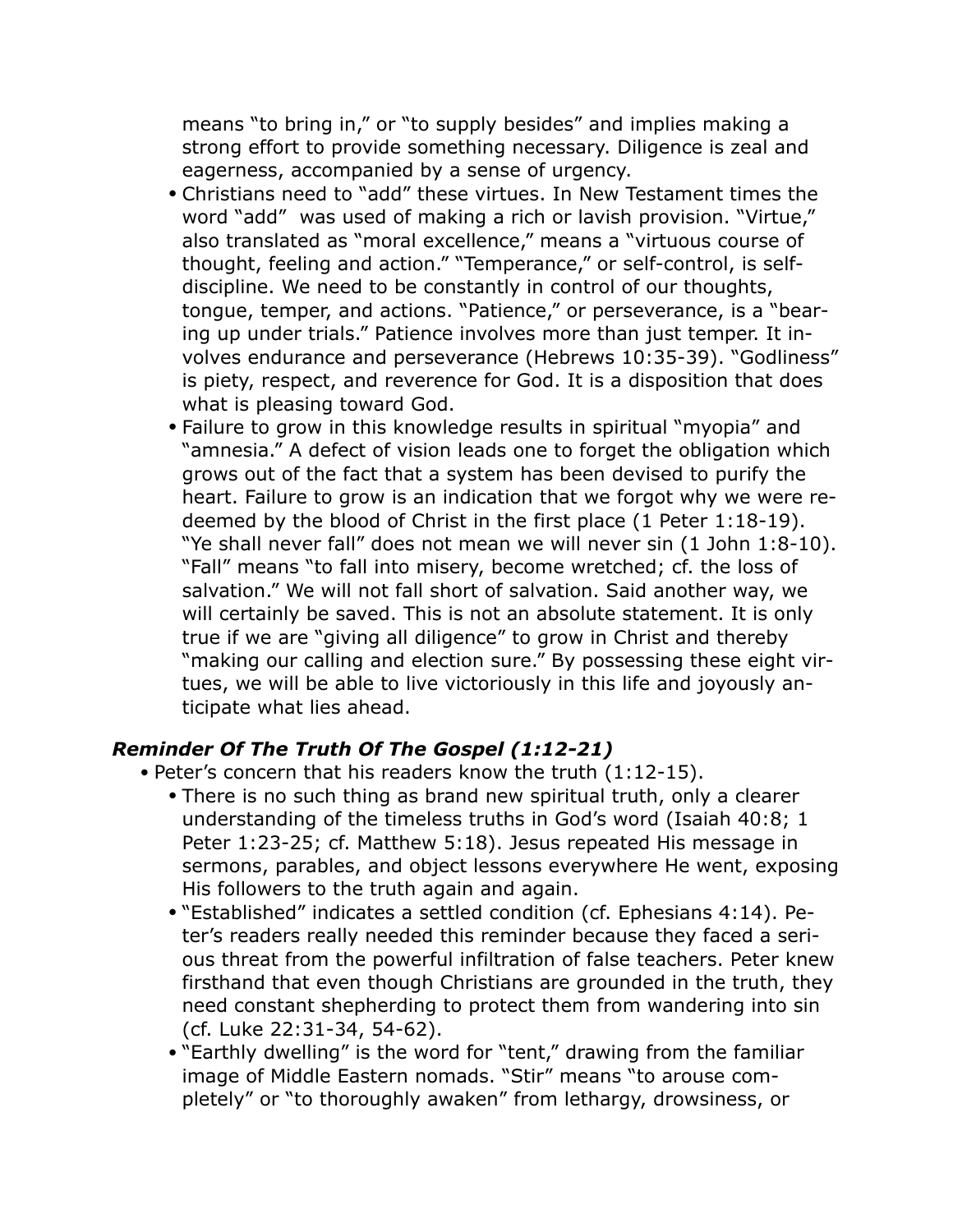sleep. Peter knew that he needed to make these exhortations because his time of "decease" (*exodon*) was near (cf. John 21:18-19).

- Peter, an eyewitness to the truth of the gospel (1:16-18).
	- The apostles followed supernatural revelation (John 1:51; 1 John 1:1-3). They did not follow "cunningly devised tales." These were sophisticated, concocted ideas. The expression also refers to anything clandestine or deceitful. "Tales" (*muthos*, from which the English *myths* derives) refers to the legendary stories of gods and heroic figures participating in miraculous events and performing extraordinary feats. Perhaps false teachers had told his readers that the gospel was just another set of myths and fables.
	- Apparently, the false teachers were not only generally attacking Peter's teaching, but they were denying what he taught about the coming of Christ (cf. 3:3-4). There was no reason to doubt Peter, for he was a preeminently privileged spectator who had been with Christ.
	- God the Father gave honor and glory to Jesus. The "honor" is the public acknowledgment of His being the Son of God (cf. Psalm 2:6-7; Matthew 3:17; Luke 3:22), and the "glory" is the transfiguration of the humiliated Son into His glorious splendor (Matthew 17:1-9; Mark 9:2-10; Luke 9:28-36).
- The prophets attest to the truth of the gospel (1:19-21).
	- As accurate as it was, God did not merely depend on the oral, eyewitness accounts of the apostles. Peter indicates that the Old Testament prophets spoke the the same truth he did and that their words are made more certain because the transfiguration was a foreshadowing of their fulfillment. The scriptures, in other words, confirm the apostolic testimony.
	- After affirming the reliability of the Old Testament scriptures, Peter exhorts his readers to continue to pay careful attention to the prophetic message. He compares it to a "light that shineth in a dark place" (cf. Psalm 119:105). The morning star is the bright star that at certain periods of the year leads the day, and which is a pledge that the morning is about to dawn (Numbers 24:17; Revelation 2:28; 22:16). It will "arise in your hearts" or sheds its beams on your hearts. The time referred to is when Jesus returns in the full revelation of His glory.
	- No portion of the Bible came into existence in the manner that false prophecies did (cf. Jeremiah 14:14; 23:31; Ezekiel 13:2). "Interpretation" does not refer to the explanation, but the source or origin of the scriptures. Luke used the word "moved" to describe how the wind blows a sailing ship across the waters (Acts 27:15, 17). The only one who knows the mind of God is the Spirit of God (Luke 1:70; 1 Corin-